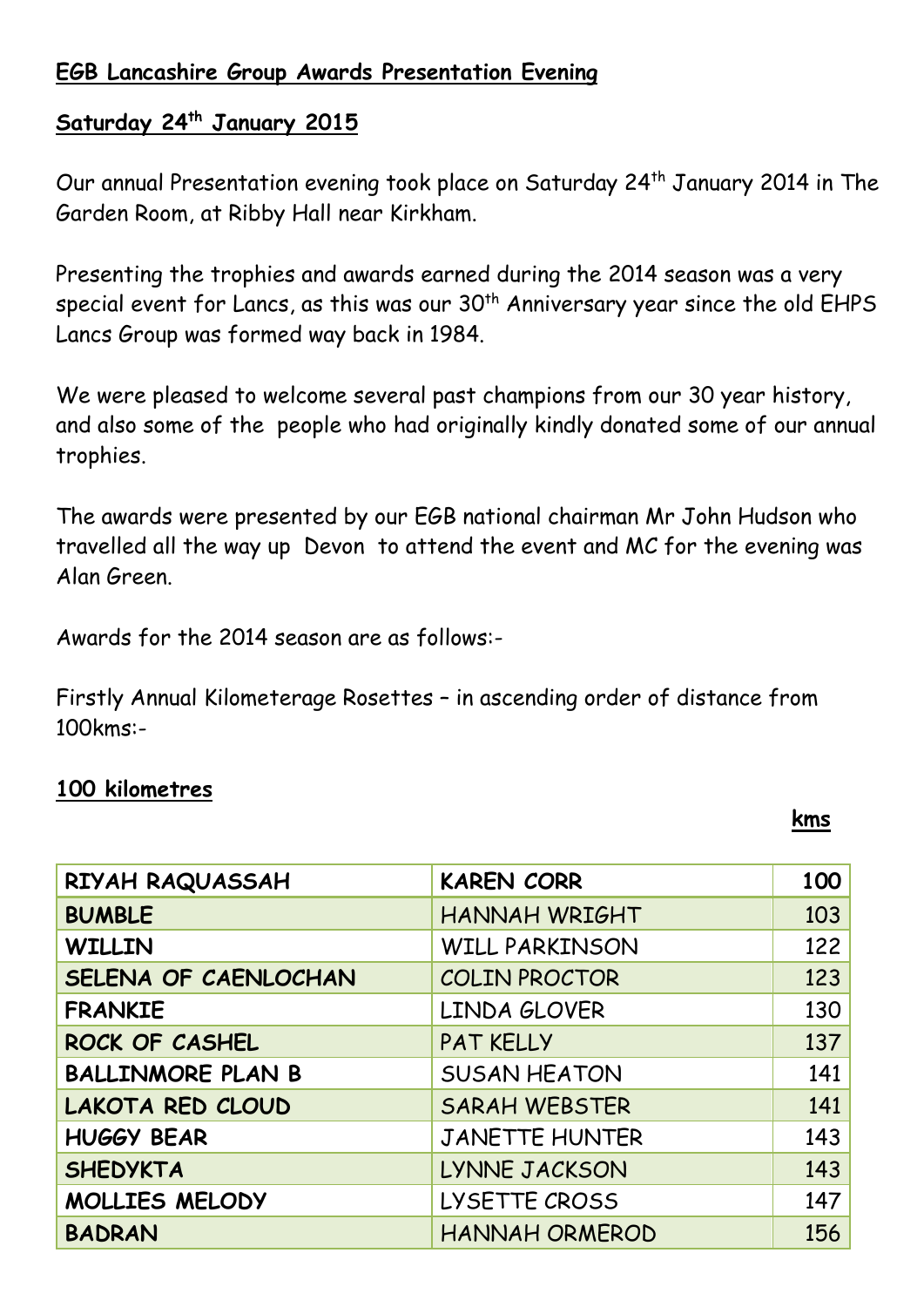| LINDLE SIR GALLAHAD     | ANGELA LEADBETTER   | 183           |
|-------------------------|---------------------|---------------|
| KAZAIYAD                | LINDA COWPERTHWAITE | <u> 194  </u> |
| BRIARGROVE GOLDEN HANIF | CLAIRE DAWES        | 197           |

# **200 Kilometres**

| MINSTREL MAX            | <b>SAM PARKINSON</b> | 204 |
|-------------------------|----------------------|-----|
| <b>BASHIR SHAHIR</b>    | MICHELLE MEE         | 209 |
| N L NAVASSA             | LINDA EARNSHAW       | 212 |
| <b>TIM</b>              | <b>STEPH DUXBURY</b> | 221 |
| <b>FIFI</b>             | <b>DIANE HUDSON</b>  | 226 |
| GE AL AMIRA             | <b>SARAH BAMBER</b>  | 231 |
| <b>TOISEACH FEASGAR</b> | BETTY PAUL           | 232 |
| PETERBROOK SUNSET       | CAROLYN CUMMINGS     | 257 |
| <b>SURPRISE</b>         |                      |     |
| ILINGA OF SHARLOAM      | NICKY CLARK          | 261 |
| RYLANDS MAX A MILLION   | CATHRYN HOUGHTON     | 279 |

## **300 Kilometres**

| <b>DOUGIE</b>           | <b>KIRSTEN NOKLING</b> | 305 |
|-------------------------|------------------------|-----|
| <b>COLONEL</b>          | LYNNE COOPER           | 313 |
| <b>MISS KITTY</b>       | <b>SARAH BAMBER</b>    | 331 |
| ANDESSAS RUBY RHYTHM    | HANNA WRIGHT           | 334 |
| INDYANNA                | NICKY CLARK            | 261 |
| CAERBRENNIN PRIMA DONNA | <b>ALISON MOORE</b>    | 378 |

# **400 Kilometres**

| <b>SUPREME DANCER</b>   | CARLA JACKSON        | 403        |
|-------------------------|----------------------|------------|
| DNS RONALDO             | <b>KATE ATKINSON</b> | 405        |
| <b>WEEPING WILLOW</b>   | GLENDA GRIFFIN       | <b>426</b> |
| <b>MARADAY MYSTERON</b> | LINDA COWPERTHWAITE  | 429        |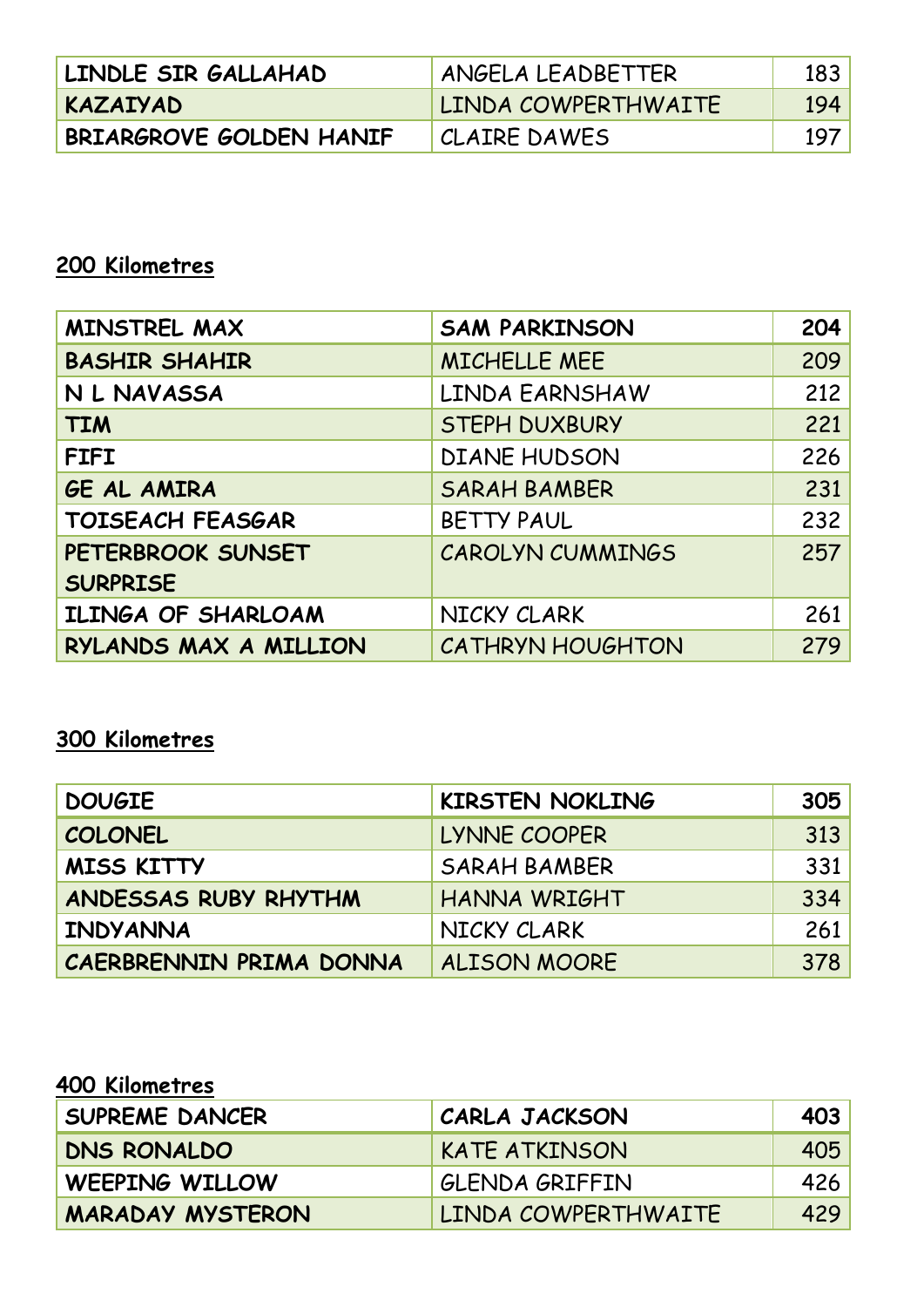| DAYLIGHT RICH       | <b>PAULINE MCCARTNEY</b> | 442        |
|---------------------|--------------------------|------------|
| <b>TOMMY PIGLET</b> | JUDY AINLEY              | 464        |
| <b>RASSAM</b>       | <b>ANNE BOOTH</b>        | <b>468</b> |
| <b>SHANNON</b>      | PHIL COOPER              | 494        |

# **500 Kilometres**

| <b>BLANCHE</b> | <b>SUSAN CRABTREE</b>     |  |
|----------------|---------------------------|--|
| ORELIE GRIFF   | <b>CHRISTOPHER FITTON</b> |  |

# **600 Kilometres**

| GIZMO I                   | <b>IZZY WILSON</b>    | 628 |
|---------------------------|-----------------------|-----|
| <b>ELBRICH FAN WOLSOM</b> | <b>JAMIE HOUGHTON</b> | 643 |
| DELFYW SQUWIGGLE          | KAREN CORR            | 650 |

# **700 Kilometres**

| MOON MAGICIAN    | <b>SUE TAYLOR-GREEN</b> | 710  |
|------------------|-------------------------|------|
| <b>ZIM NAZKA</b> | JACKIE LLOYD            | 720  |
| <b>TOMMY</b>     | <b>DIANE HUDSON</b>     | 748. |

## **800 Kilometres**

| PANTYFID CLOUDY                           | <b>JENNY RAND</b>      | 808 |
|-------------------------------------------|------------------------|-----|
| <b>KHALIFA BJ</b>                         | <b>CAROLYN LIVESEY</b> | 813 |
| And the greatest distance this<br>year is | TANIA FITTON           | 887 |
| <b>MEADOWLAND MACK</b>                    |                        |     |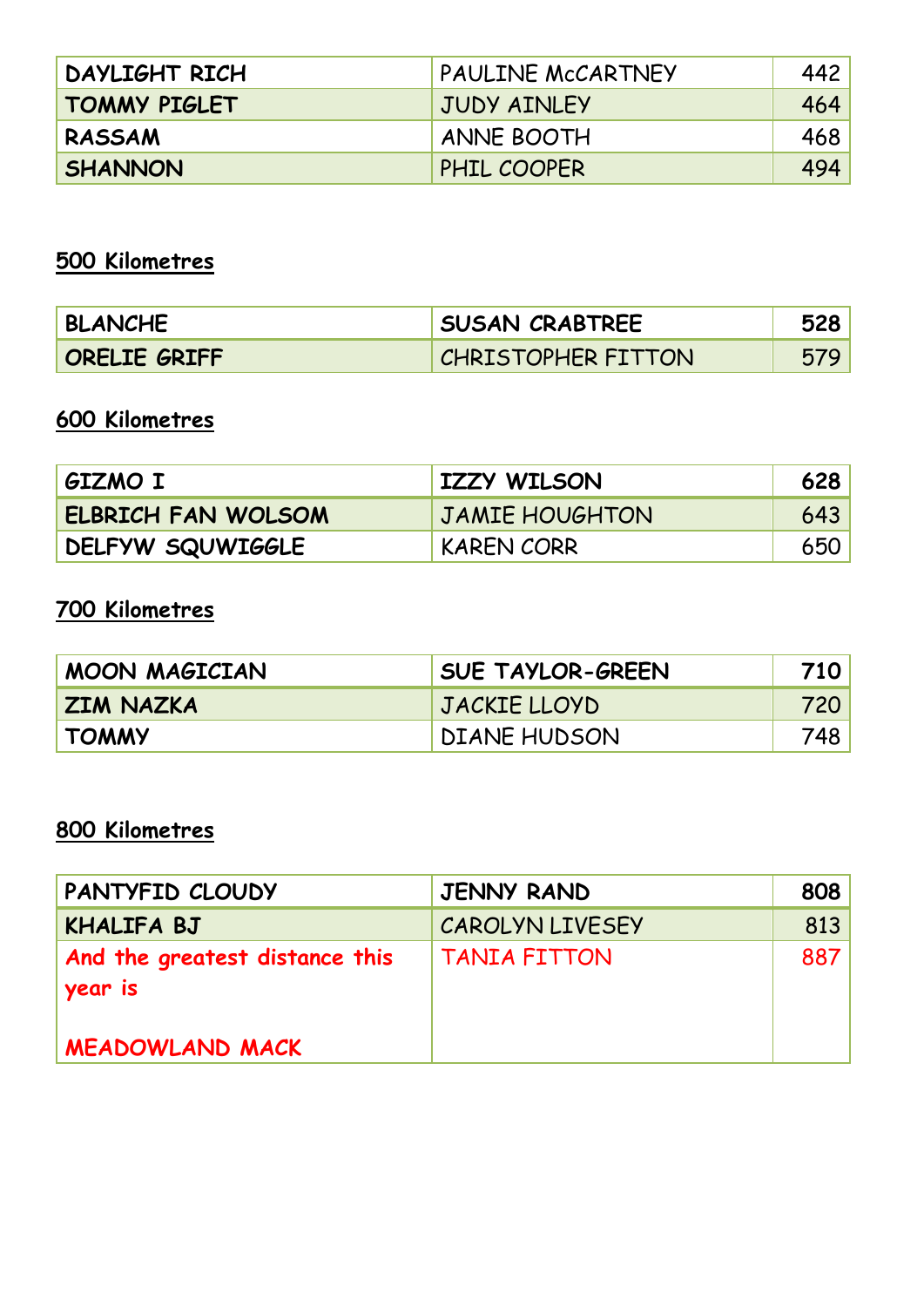#### **Cumulative Awards**

And now for the Cumulative Awards – total kilometerages achieved by these horses during their endurance career. Awarded in multiples of1000kms.

### **1000 Kilometres**

|                          |                       | <b>KMS</b> |
|--------------------------|-----------------------|------------|
| <b>MEADOWLAND MACK</b>   | <b>TANIA FITTON</b>   | 1016       |
| <b>BALLINMORE PLAN B</b> | <b>SUSAN HEATON</b>   | 1036       |
| SUPREME DANCER           | CARLA JACKSON         | 1103       |
| <b>WEEPING WILLOW</b>    | <b>GLENDA GRIFFIN</b> | 1181.5     |
| PANTYFID CLOUDY          | <b>JENNY RAND</b>     | 1211.5     |
| <b>GIZMO</b>             | <b>IZZY WILSON</b>    | 1232       |
| <b>DELFYW SQUWIGGLE</b>  | <b>KAREN CORR</b>     | 1359       |

#### **2000Kilometres**

| DORCINA VALIENT BE | <b>CAROL EDMONDSON</b> | 2052 |
|--------------------|------------------------|------|
|--------------------|------------------------|------|

#### **3000kilometres**

| LINDA COWPERTHWAITE<br>3353<br><b>MARADAY MYSTERON</b> |
|--------------------------------------------------------|
|--------------------------------------------------------|

#### **4000Kilometres**

| RASSAM | <b>ANNE BOOTH</b> | 4078 |  |
|--------|-------------------|------|--|
|--------|-------------------|------|--|

#### **5000Kilometres**

### **7000Kilometres**

| <b>HUGGY BEAR</b> | JANETTE HUNTER | 7036.5 |
|-------------------|----------------|--------|
|-------------------|----------------|--------|

## And even further an incredible lifetime distance of **14000 Kilometres**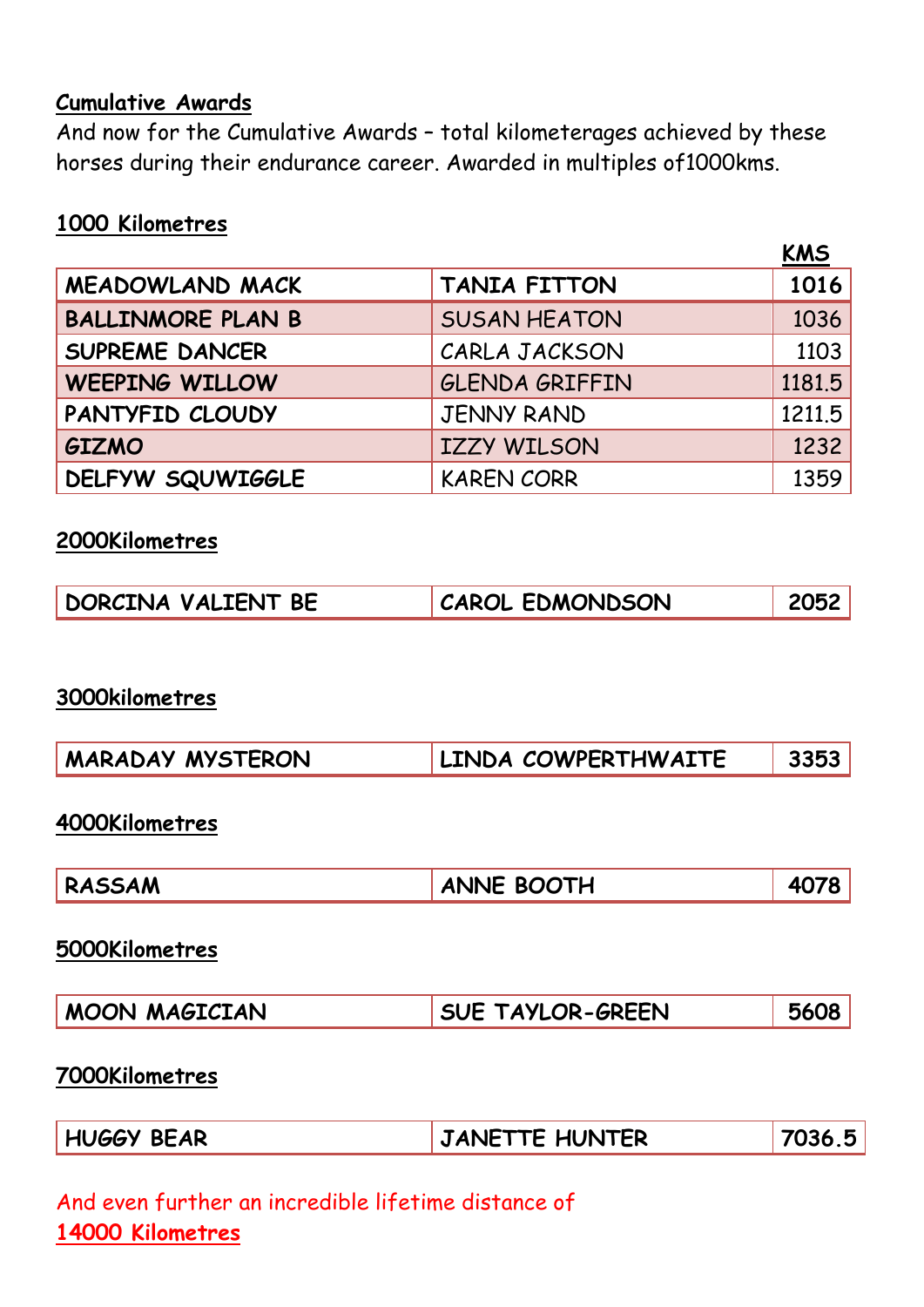Now we move onto the trophies – firstly the

**TROPHIES FOR NON-COMPETITIVE RIDES**

**1. Lancashire Rosebud Trophy (donated by Bob and Diane Payne) – awarded to the best Horse or Pony ridden by a Junior Rider completing the greatest number of Non-Competitive kilometres** 

| 1 <sup>st</sup> | ANDESSAS RUBY RHYTHM ridden by HANNA WRIGHT |
|-----------------|---------------------------------------------|
| 2 <sup>nd</sup> | MOLLIES MELODY ridden by LYSETTE CROSS      |
| 3 <sup>rd</sup> | CUILLIN ridden by WILL PARKINSON            |

- **2. April Primrose ( Donated by Janet Bebbington) – Awarded to the Veteran Rider who is 60 years of age and older who has successfully completed the greatest number of kms in Pleasure Rides**
	- **1 st JENNIFER RAND**
	- 2<sup>nd</sup> **nd** SUE TAYLOR-GREEN
	- **3 PAULINE McCARTNEY**
	- **4 th** GLENDA GRIFFIN
	- **5 th** BETTY PAUL
	- **6 th** LINDA EARNSHAW
- **3. Pendle Salver (donated by Jane Wood) – to the best Veteran noncompetitive Horse or Pony, which is 18 years of age and older which has successfully completed the greatest number of kms in EGB Lancs Group Pleasure Rides**
	- **1 st MOON MAGICIAN ridden by SUE TAYLOR-GREEN**
	- **2 nd** TOISEACH FEASGAR ridden by BETTY PAUL
	- $3^{rd}$ **MINSTREL MAX ridden by SAM PARKINSON**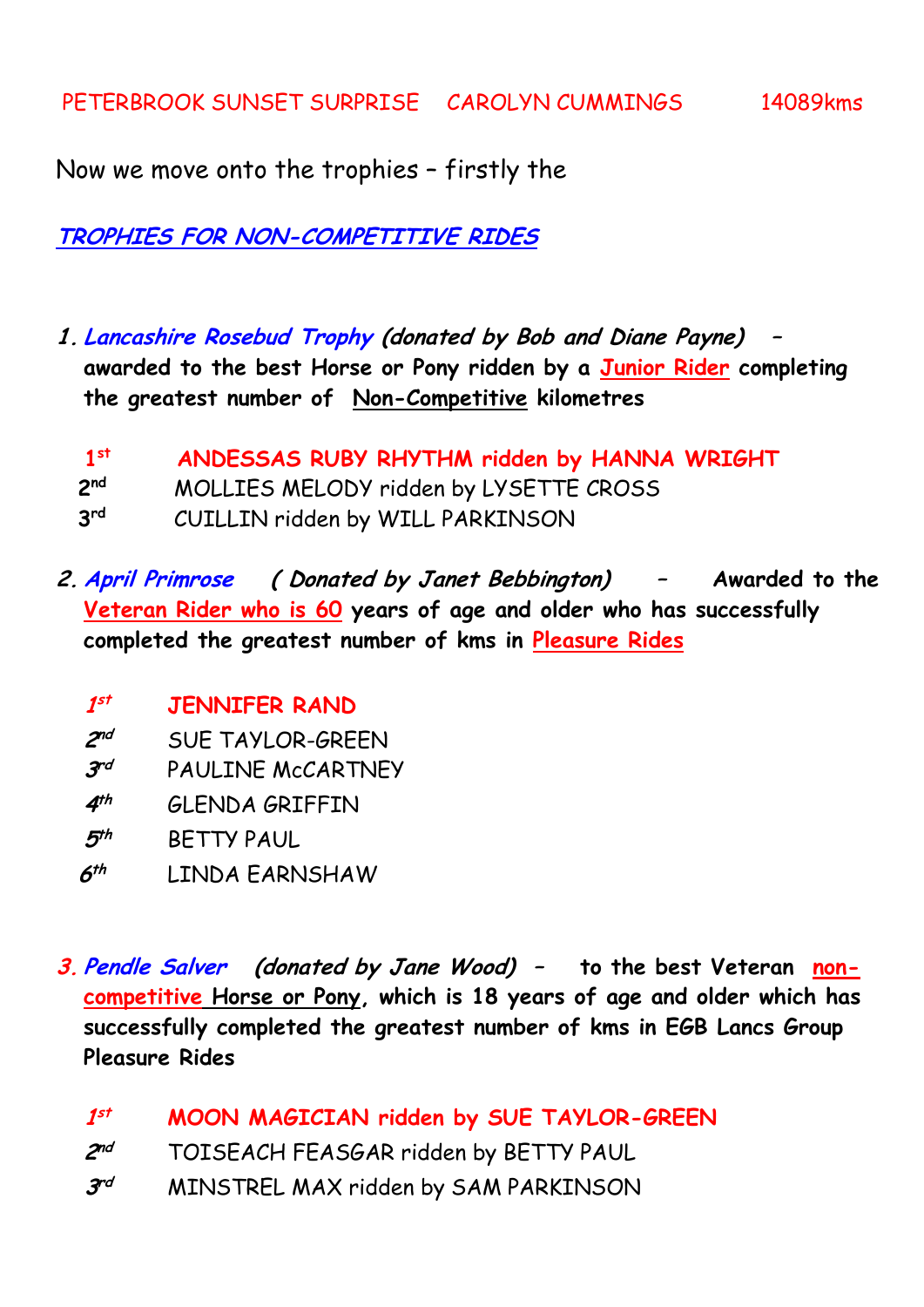4. **The Ellie Trophy (donated by Janet Bebbington) which is awarded to the horse or pony in its first registered season taking place in pleasure rides only.**

**1st ELBRICH FAN WOLSOM ridden by JAMIE HOUGHTON 2 nd** SHANNON ridden by PHIL COOPER **3 rd** DOUGIE ridden by KIRSTEN NOCKLING **4 th** RYELANDS MAX A MILLION ridden by CATH HOUGHTON **5 th** TIM ridden by STEPH DUXBURY **6 th** BRIARGROVE GOLDEN HANIF ridden by CLAIRE DAWES

**5. Arab Cup (donated by Lancs EGB) – Awarded to the best Horse or Pony registered with the Arab Horse Society , which has successfully completed the greatest number of non-competitive kms**

| $\boldsymbol{1^{st}}$ |  | MOON MAGICIAN ridden by SUE TAYLOR-GREEN |  |  |  |  |  |
|-----------------------|--|------------------------------------------|--|--|--|--|--|
|-----------------------|--|------------------------------------------|--|--|--|--|--|

- 2<sup>nd</sup> **nd** DAYLIGHT RICH ridden by PAULINE MCCARTNEY
- **3rd** ILINGA OF SHARLOAM ridden by NICKY CLARK
- **4 th** GE AL AMIRA ridden by SARAH BAMBER
- **5 th** N L NAVASSA ridden by LINDA EARNSHAW
- **6th** BASHIR SHAHIR ridden by SHELLEY MEE
- **7th** BRIARGROVE GOLDEN HANIF ridden by CLAIRE DAWES

**6.The Pepper D Trophy Donated By Sarah Webster for the horse or pony which is not pure, part or anglo arab taking part in pleasure rides only:**

- **1 st PANTYFID CLOUDY ridden by JENNY RAND**
- **2nd nd** ELBRICH FAN WOLSOM ridden by JAMIE HOUGHTON
- **3 rd** SHANNON RIDDEN BY PHIL COOPER
- **4 th** TOMMY PIGLET ridden by JUDY AINLEY
- **5** WEEPING WILLOW ridden by GLENDA GRIFFIN
- **6 th** SUPREME DANCER ridden by CARLA JACKSON
- $7<sup>th</sup>$ CAERBRENNIN PRIMA DONNA ridden by ALISON MOORE
- **8 t**h INDYANNA ridden by NICKY CLARK
- **9 th** ANDESSAS RUBY RHYTHM ridden by HANNA WRIGHT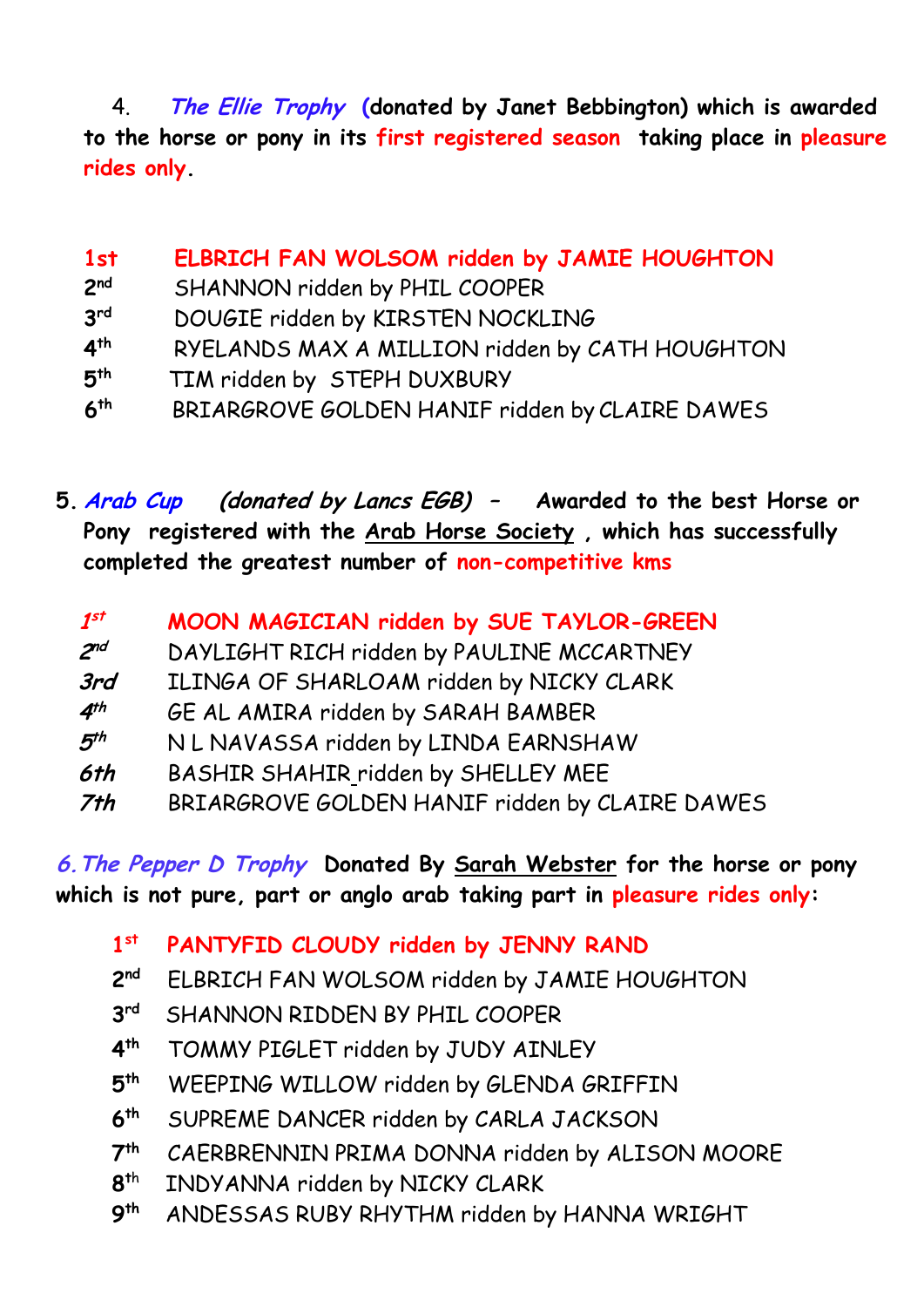## **And now the highpoint trophy for pleasure riders :**

**7.The Lancashire Rose Trophy (Donated by Bob and Diane Payne) Awarded to the Horse or Pony ridden by a Senior Rider, which has successfully completed the greatest number of non-competitive kms .**

#### **1 st PANTYFID CLOUDY ridden by JENNY RAND**

- 2<sup>nd</sup> **MOON MAGICIAN ridden by SUE TAYLOR-GREEN**
- **3** ELBRICH FAN WOLSOM ridden by JAMIE HOUGHTON
- **4 th** SHANNON ridden by PHIL COOPER
- **5 th** TOMMY PIGLET ridden by JUDY AINLEY
- **6 th** DAYLIGHT RICH ridden by PAULINE MCCARTNEY
- **7** WEEPING WILLOW ridden by GLENDA GRIFFIN
- **8 th** SUPREME DANCER ridden by CARLA JACKSON
- **9** CAERBRENNIN PRIMA DONNA ridden by ALISON MOORE
- **10th** INDYANNA ridden by NICKY CLARK

# **TROPHIES WHICH ARE APPLICABLE TO BOTH COMPETITIVE AND NON-COMPETITIVE RIDES :-**

**8.Tarka Trophy (donated by Debbi Gartside) – For the best piebald or skewbald Horse or Pony, which has successfully completed the greatest number of kms in all classes of EGB Lancs approved competitive and noncompetitive rides.**

| 1st DELFYW SQUWIGGLE ridden by KAREN CORR |
|-------------------------------------------|
|                                           |

- **2 SHANNON ridden by PHIL COOPER**
- **3** WEEPING WILLOW ridden by GLENDA GRIFFIN

## **9.Winston Memorial Trophy (Donated by Bob and Dot Chappell) –**

**Awarded to the rider, new to Long Distance Riding in their first registered season, who has successfully completed the greatest number of kms in all classes of EGB competitive and non-competitive rides.** 

**Pleased to say we had a lot of new members this year and it's great to reward their efforts with these rosettes:**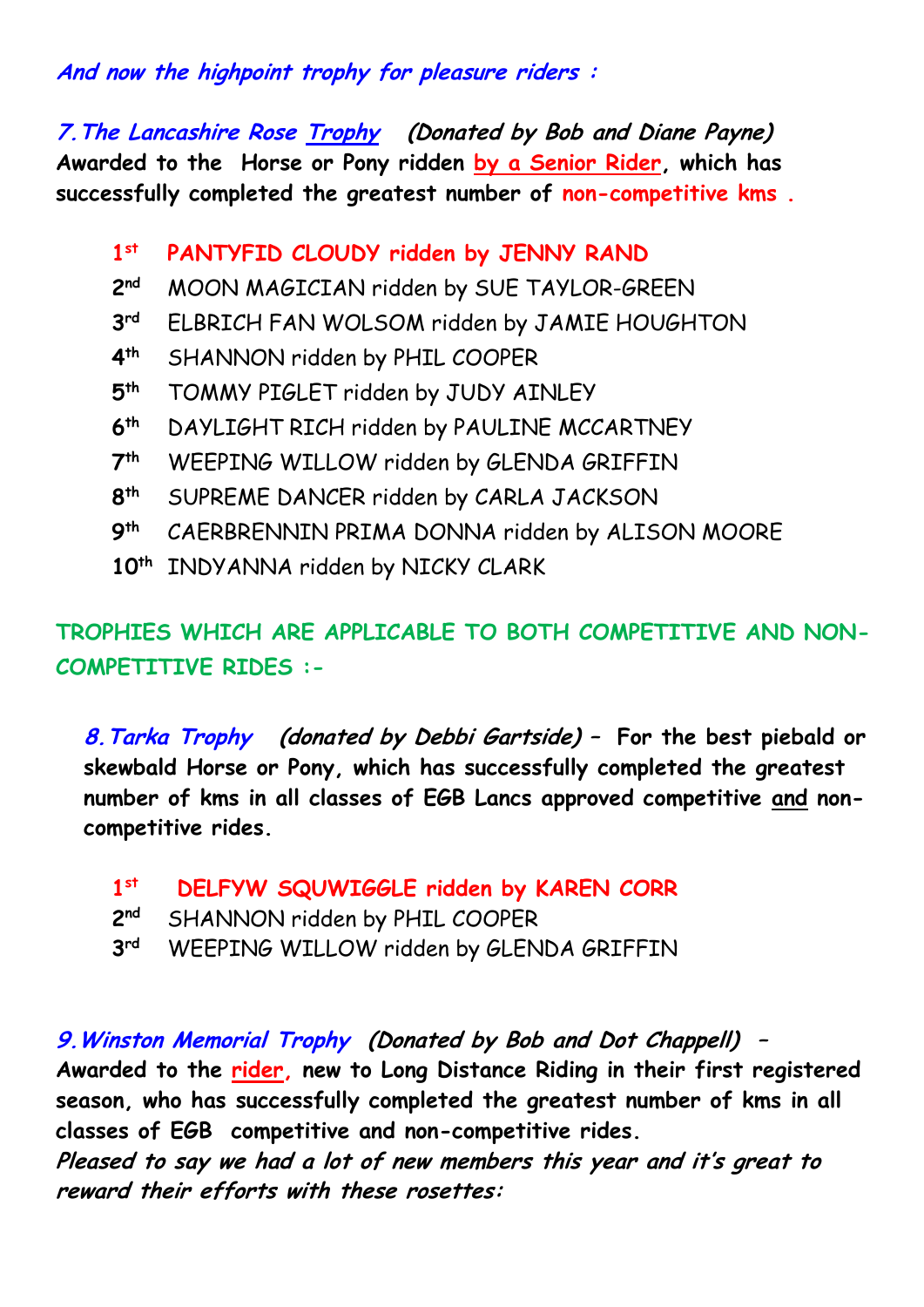| $1^{ST}$        | <b>JAMIE HOUGHTON</b>  |
|-----------------|------------------------|
| 2 <sub>nd</sub> | CARLA JACKSON          |
| 3 <sup>rd</sup> | <b>KIRSTEN NOKLING</b> |
| 4 <sup>th</sup> | CATHRYN HOUGHTON       |
| 5 <sup>th</sup> | <b>STEPH DUXBURY</b>   |
| $6^{th}$        | <b>CLAIRE DAWES</b>    |
| 7th             | HANNAH ORMEROD         |
| 8th             | LINDA GLOVER           |
| 9th             | ANNETTE SCHUMER        |

**Now the pairs awards ,** 

**firstly** 

**10.Britannia Double ( donated by Deb Bennett) – Awarded to the best pair consisting of one competitive horse/pony and one non-competitive horse/pony, gaining the highest combination of points and kilometres. (competitive horse listed first of the pair)**

- **1 st ZIM NAZKA (Jackie Lloyd) and PANTYFID CLOUDY (Jenny Rand)**
- 2nd **nd** KHALIFA BJ (Carolyn Livesey) and ELBRICH FAN WOLSOM (Jamie Houghton)
- **3 rd** MARADAY MYSTARON (Linda Cowperthwaite) and MOON MAGICIAN (Sue Taylor-Green)
- **4 th** MEADOWLAND MACK (Tania Fitton) and SHANNON (Phil Cooper)
- **11.Chanel Pairs: - (donated by Maureen Helme) Awarded to the pair of competitive Horses or Ponies, gaining the highest combined number of points in any division of EGB competitive rides. One Horse/Pony to have only completed rides of 45km and under and the other only rides of greater than 45 km will be included. ( Longest distance horse first of pair)**
	- **1 st KALIFA BJ (Carolyn Livesey) and ORELIE GRIFF( Chris Fitton)**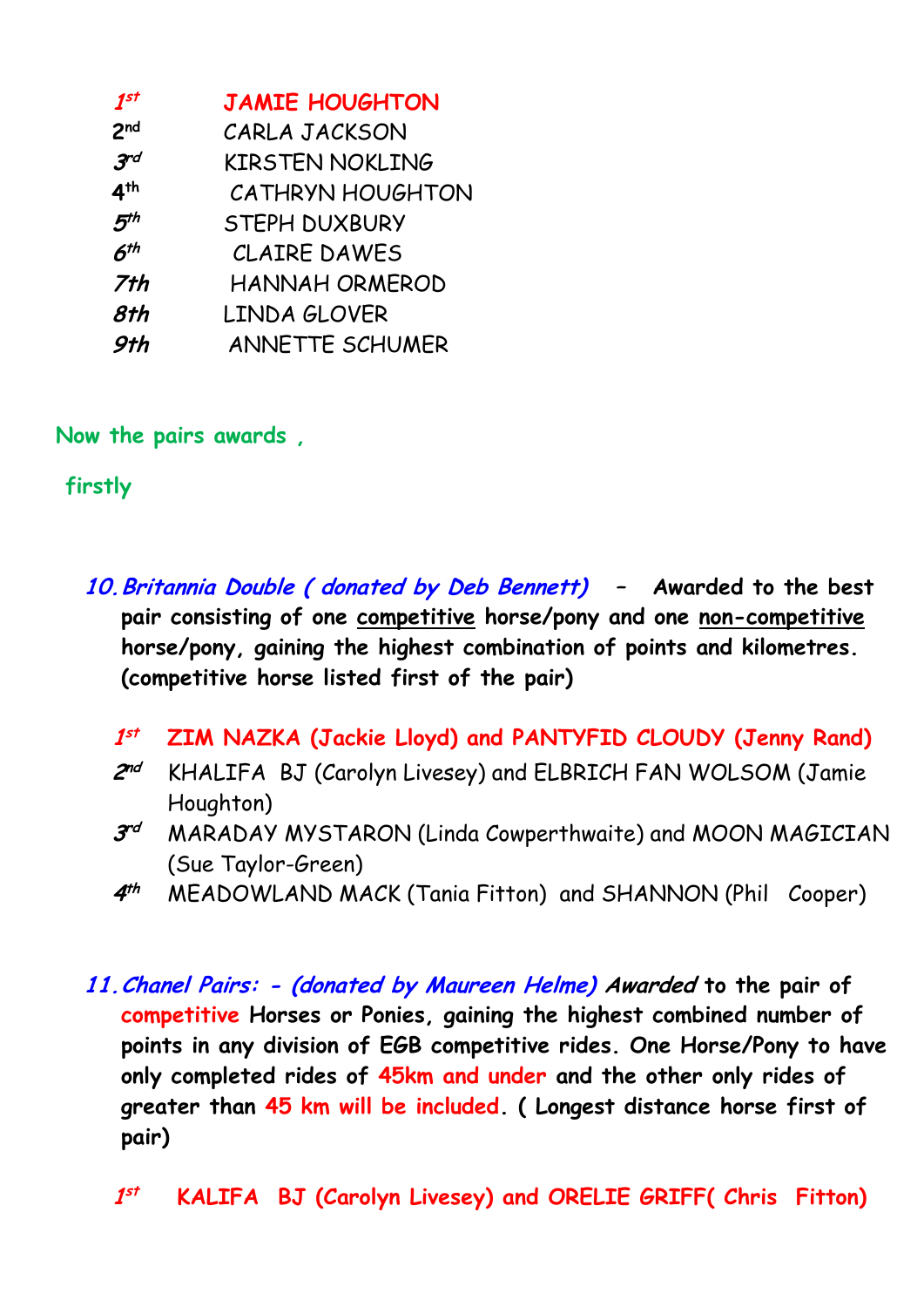**2 nd** MARADAY MYSTARON (Linda Cowperthwaite) and MEADOWLAND MACK (Tania Fitton)

**3rd** ZIM NAZKA (Jackie Lloyd) and BADRAN (Hannah Ormerod)

**Now the Competitive Trophies…………**

- **12.Young Rider Trophy (donated by Lancs EGB)– Awarded to the best competitive Horse or Pony gaining highest number of points when ridden by a Young Rider, aged 14 to 21years old** 
	- **1 st GIZMO 1 ridden by IZZY WILSON** 2nd **nd** DNS RONALDO ridden by KATE ATKINSON
- **13.Helme Trophy ( donated by Helen Helme) – Awarded to the best competitive Horse or Pony gaining the highest number of points when ridden by a Junior Rider aged 8 to 13 years old in graded rides only but unfortunately no contenders this year**
- **14.Willowsweet Trophy –(donated by Evelyn Helme) Awarded to the best competitive Horse or Pony, seven years of age and under , gaining the highest number of points in all types of EGB competitive rides.**
	- **1 st KALIFA BJ ridden by CAROLYN LIVESEY**
	- 2<sup>nd</sup> **MEADOWLAND MACK ridden by TANIA FITTON**
	- **3 GIZMO I ridden by IZZY WILSON**
	- **4 th** DNS RONALDO ridden by KATE ATKINSON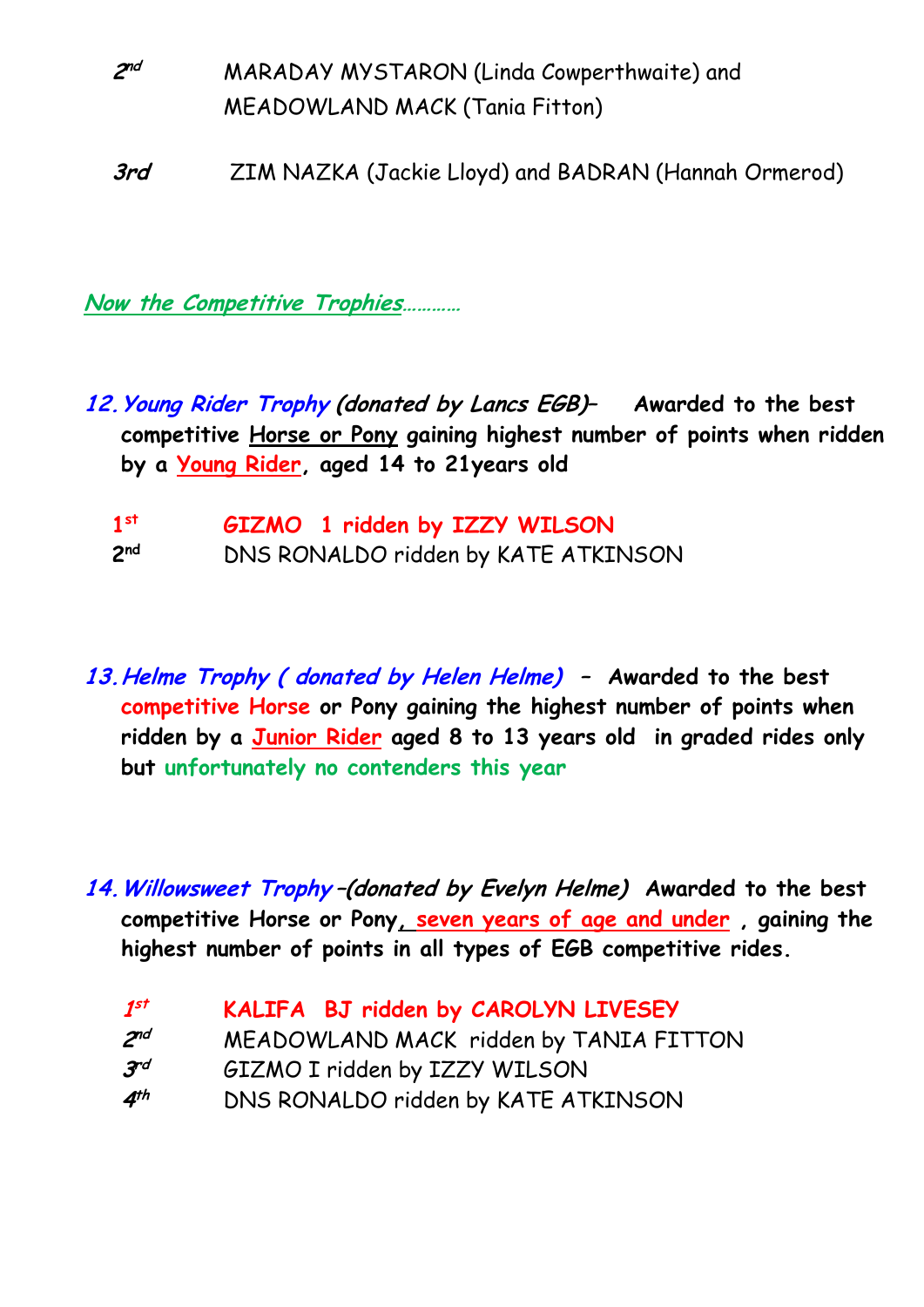**15.Collee Memorial (donated by Helen Fox) – Awarded to the best competitive Veteran Horse or Pony who is 16 years of age and older gaining the highest number of points in all types of EGB competitive rides.** 

| 1 <sup>st</sup> | TOMMY ridden by DIANE HUDSON                 |
|-----------------|----------------------------------------------|
| 2 <sub>nd</sub> | DORCINA VALIENT BE ridden by CAROL EDMONDSON |
| 3 <sup>rd</sup> | MOON MAGICIAN ridden by SUE TAYLOR -GREEN    |

**16.AHS Cup ( donated by Lancs. EGB) – Awarded to the best competitive Horse or Pony which is registered with the Arab Horse Society, which has gained the highest number of points in all classes of EGB competitive rides.**

| 1 <sup>st</sup> | ZIM NAZKA ridden by JACKIE LLOYD               |
|-----------------|------------------------------------------------|
| 2 <sup>nd</sup> | KALIFA BJ ridden BY CAROLINE LIVESEY           |
| 3 <sup>rd</sup> | MARADAY MYSTARON ridden BY LINDA COWPERTHWAITE |
| 4 <sup>th</sup> | BLANCHE ridden by SUZY CRABTREE                |
| 5 <sup>th</sup> | RASSAM ridden by ANNE BOOTH                    |
| 6 <sup>th</sup> | DNS RONALDO ridden by KATE ATKINSON            |

**17.Norah Trophy (donated by Gina Stringer)– Awarded to the best competitive Horse or Pony other than Pure, Part or Anglo Arabs either registered or not registered, gaining the highest number of points in all types of EGB competitive rides.** 

| $\boldsymbol{1^{st}}$ | MEADOWLAND MACK ridden by TANIA FITTON |  |  |
|-----------------------|----------------------------------------|--|--|
|-----------------------|----------------------------------------|--|--|

- 2<sup>nd</sup> **GIZMO I ridden by IZZY WILSON**
- **3 rd** DELFYW SQUWIGGLE ridden by KAREN CORR
- **4** TOMMY ridden by DIANE HUDSON
- **5 th** ORELIE GRIFF ridden by CHRIS FITTON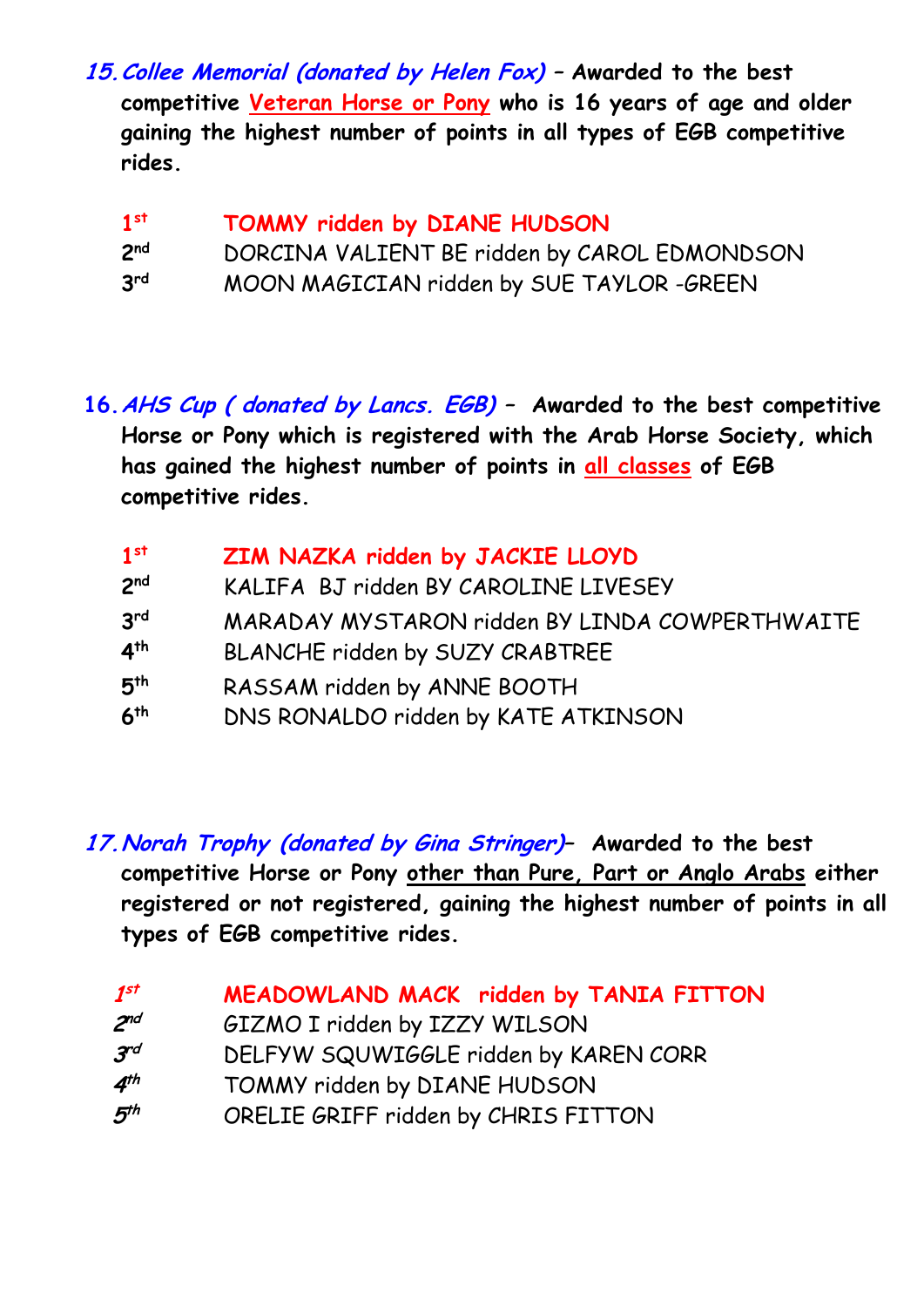**18.Novice Trophy (donated by Lancs EGB) – Awarded to the best competitive Horse or Pony gaining the highest number of points in it's first season registered as a Novice horse/pony taking the 'slow track' only in rides of 45kms and under. Only one place this year that is** 

 **1 st FIFI ridden by DIANE HUDSON**

**19.Cumbria Za Trophy ( donated by Meriel and Peter Moon)– Awarded to the best competitive Horse or Pony, gaining the highest number of points in rides of 45 km and under only, when ridden by a senior rider..**

| 1st             | MEADOWLAND MACK ridden by TANIA FITTON |
|-----------------|----------------------------------------|
| 2 <sup>nd</sup> | TOMMY ridden by DIANE HUDSON           |
| 3 <sup>rd</sup> | ORELIE GRIFF ridden by CHRIS FITTON    |

**20.Graded Ride Champion ( donated by Lancs EGB) – Awarded to the best competitive Horse or Pony achieving the highest number of points in all EGB Graded Rides when ridden by a senior rider.**

| 1st             | KALIFA BJ ridden BY CAROLINE LIVESEY   |
|-----------------|----------------------------------------|
| 2 <sub>nd</sub> | ZIM NAZKA ridden BY JACKIE LLOYD       |
| 3 <sup>rd</sup> | BLANCHE ridden by SUZY CRABTREE        |
| 4 <sup>th</sup> | MEADOWLAND MACK ridden by TANIA FITTON |
| 5 <sup>th</sup> | GIZMO I ridden by IZZY WILSON          |
| 6 <sup>th</sup> | TOMMY ridden by DIANE HUDSON           |

**21.Endurance Champion ( donated by JR Houghton) - For the best Endurance Horse or Pony, gaining highest number of points in EGB Endurance Rides only (all ER classes) only.** 

| 1st             | MARADAY MYSTARON ridden by LINDA COWPERTHWAITE |
|-----------------|------------------------------------------------|
| $2^{nd}$        | RASSAM ridden by ANNE BOOTH                    |
| $\mathcal{F}^d$ | ZIM NAZKA ridden BY JACKIE LLOYD               |
| 4 <sup>th</sup> | DELFYW SQUWIGGLE ridden by KAREN CORR          |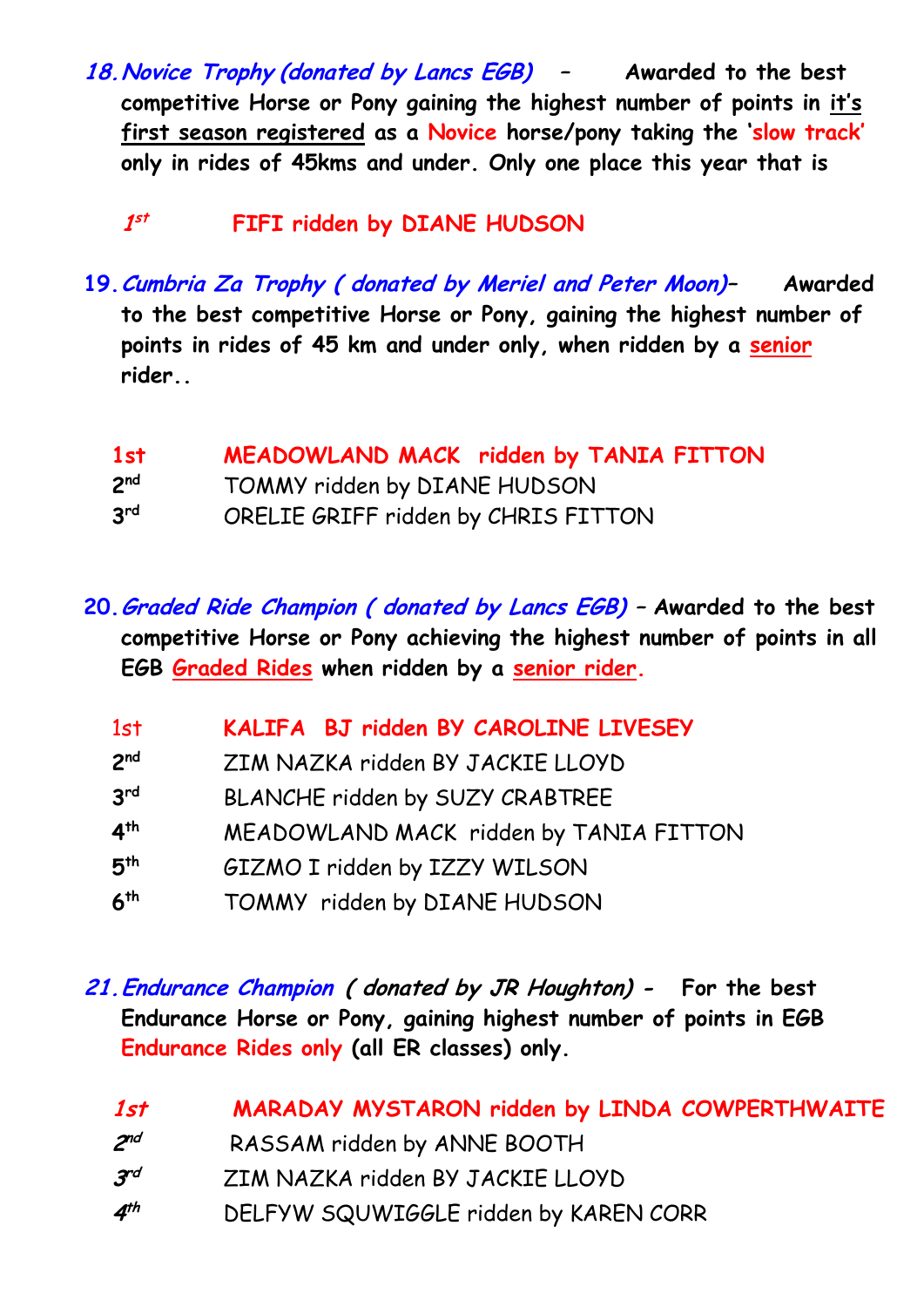**22. Highpoint Champion – Awarded to the overall champion competitive Horse or Pony, gaining the highest number of points achieved in any type of EGB competitive ride..**

**i.e. the overall championship for 2014….. for the fourth consecutive season**

| 1 <sup>st</sup>  | ZIM NAZKA ridden by JACKIE LLOYD               |
|------------------|------------------------------------------------|
| 2nd              | KALIFA BJ ridden BY CAROLINE LIVESEY           |
| 3 <sup>rd</sup>  | MARADAY MYSTARON ridden by LINDA COWPERTHWAITE |
| 4 <sup>th</sup>  | BLANCHE ridden by SUZY CRABTREE                |
| 5 <sup>th</sup>  | MEADOWLAND MACK ridden by TANIA FITTON         |
| 6 <sup>th</sup>  | RASSAM ridden by Anne Booth                    |
| 7 <sup>th</sup>  | GIZMO I ridden by Izzy Wilson                  |
| 8 <sup>th</sup>  | DNS RONALDO ridden by KATE ATKINSON            |
| 9 <sup>th</sup>  | DELFYW SQUWIGGLE ridden by KAREN CORR          |
| 10 <sup>th</sup> | TOMMY ridden by DIANE HUDSON                   |

**That concludes the competitive trophies**

**As usual we have a few other awards…**

**We are awarding the Saar Companionship Trophy this year. It is intended for someone who has either helped or assisted with a particular incident or event – or for someone who has generally been of valuable assistance throughout the season. This year's recipient is nominated by Glenda Griffin and she has nominated Jean Merchant for her assistance at many EGB Lancs events throughout the year. Jean was present at most rides, helping as First Aider, organising, timekeeping or generally assisting and has also done a great job this year with new members.** 

**JEAN MERCHANT - The Saar Companion Trophy**

**An important and touching award to show some recognition for our horse companions who have sadly passed away during the previous competitive**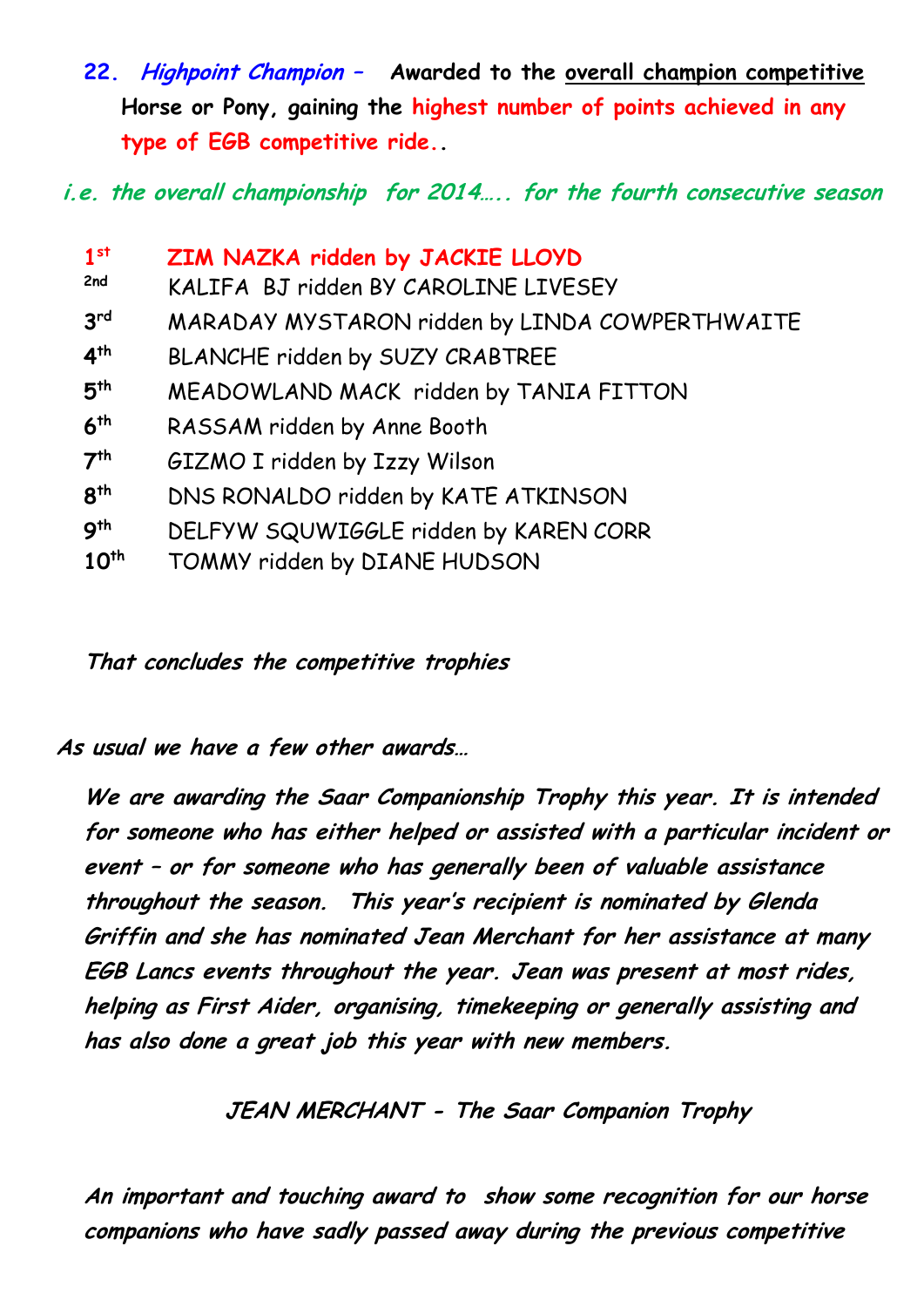**season – these always deserve to be remembered. This year we have three such companions those being**

**Firstly**

**CONMAN - who belonged to Barbara Smith and who completed 2125 happy kms during his lifetime from 1997 to 2014.**

**Secondly ASIF-AL-SHADID who belonged to Maxine Lang and who successfully achieved 1532 kms during his life from 1991 to 2014.Unfortunately Maxine can't be here tonight to collect the award but perhaps Lynne can take it for her.**

**And thirdly**

**ROXTHORNE BRITANNIA who belonged to Deb Bennett who has been in retirement for the last few years but who previously was local and National Champion . She completed 8500km during her lifetime from 1983 to 2014.**

**Last but not Least………….** 

**The Ride Organisers awards. As we say every year – without them we wouldn't be here – so a big thank you to all of them:**

**Jenny Rand and Jean Merchant for The Croal Irwell Valley Rides ( both Spring and the 30 th anniversary ride)**

**Maxine Lang for The Echo in Africa Ride**

**Angela Leadbetter for The Waterside Parishes Ride**

**Glenda Griffin and Jean Merchant for both The Formby and The Little Crosby Rides .**

 **Sarah Bamber and Nicky Clark for The Piethorn Ride**